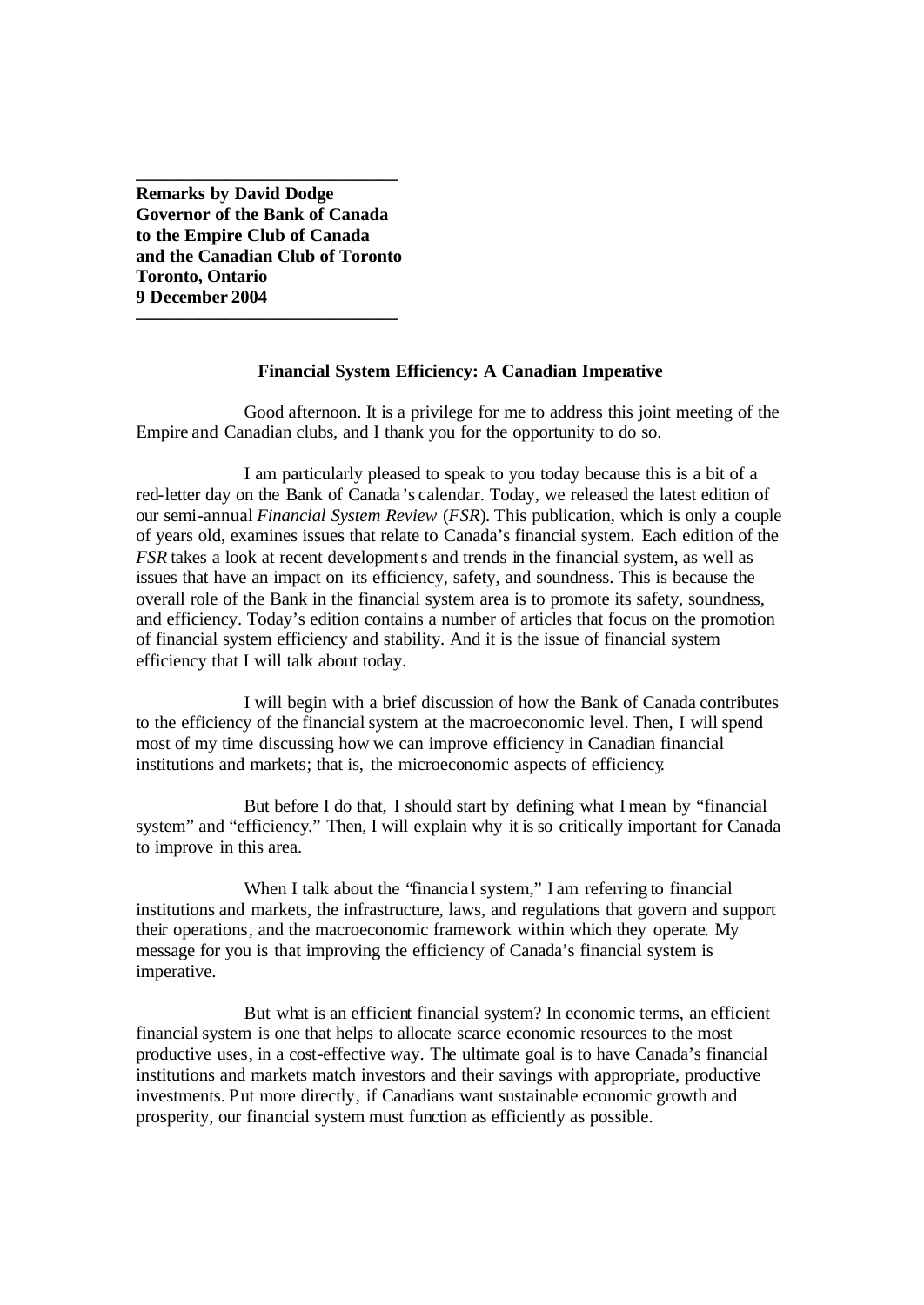Let me explain why efficiency is so important. With an efficient system, investors can get the highest risk-adjusted returns on their investments and borrowers can minimize the costs of raising capital. Inefficiencies can drive a wedge between what borrowers pay and what investors receive. I'll give you some examples of how inefficiencies can interfere with the saving and investment process that is so crucial to economic growth. If adequate information isn't available, potential investors can't tell whether a particular investment fits with their tolerance for risk. If financing costs are too high because of inefficiencies, borrowers won't be able to secure the funds they need to expand. If competition isn't encouraged, the various players in the financial system won't have the right incentives to innovate. This is why it's so critical for the financial system to work efficiently.

## *Efficiency and the Bank of Canada*

I would now like to spend a few minutes on the Bank of Canada's role in promoting an efficient financial system. In order to have such a system, we need above all a supportive framework of macroeconomic policies that minimize uncertainty and enhance confidence about the future value of money. This includes prudent fiscal policies, which are the responsibility of ministers of finance. It also includes effective monetary policy, which is the Bank of Canada's responsibility.

We achieve effective monetary policy through our system of inflation targeting. One of the key benefits of this regime is that inflation expectations have become well anchored on the 2 per cent target, not just in the short term, but also in the long term. As a result, borrowers now pay a much smaller premium to compensate investors for inflation risk. This is particularly important at the long end of the yield curve. Reduced uncertainty has led to lower costs for borrowers and to a more efficient allocation of resources.

The promotion of a safe and sound financial system that reduces uncertainties and systemic risk can also contribute to efficiency. We work in partnership with federal and provincial agencies, regulators, and market participants in this area, in order to actively foster the safety and soundness of the financial system. We also have a number of unique responsibilities. It is our role, for example, to oversee those payment, clearing, and settlement systems that could pose systemic risk. These systems have been designed to provide certainty that large -value payments or securities transactions will settle in real time. In addition, they have been designed to operate using a relatively small amount of liquidity compared with systems in other countries. This frees up resources that can be put to more productive use elsewhere. The Bank of Canada is also the "lender of last resort"—the ultimate provider of liquidity to the financial system. Indeed, we've just concluded a review of that role, and the details can be found in the *FSR* that we released today.

There is also an international element to our efforts. The Bank of Canada works with partners in other countries on initiatives to strengthen the international financial system. The goal is to minimize the risk of a financial crisis in one part of the world spreading across borders. But that's a topic for a whole other speech.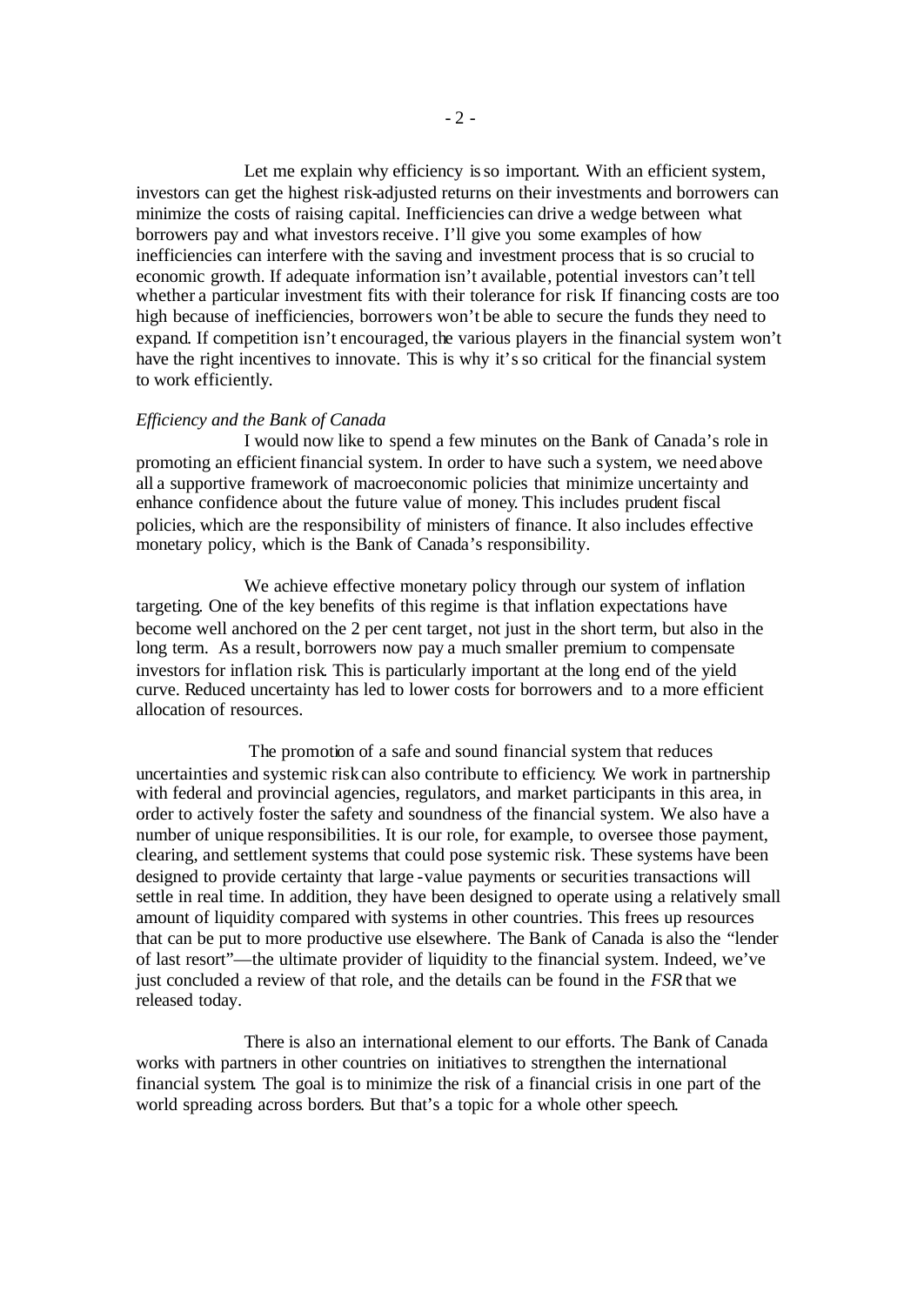So to summarize, Canada's macroeconomic and prudential policies generally do the job they are supposed to do in supporting efficiency. But let me be clear—we are not complacent; we are always looking for ways to improve. Continuous improvement is essential.

#### *Efficiency in Financial Institutions and Markets*

Now, I want to talk more specifically about the microeconomic aspects of efficiency in financial institutions and markets, including the promotion of competition and the provision of an appropriate legal and regulatory framework. Competition drives innovation and efficiency gains. And an appropriate legal and regulatory framework gives all investors fair access to necessary information, while minimizing the costs of raising capital.

The evidence shows that Canada's financial institutions and markets have generally been efficient when compared with those in other countries. But over the past decade, markets and financial institutions elsewhere have become—and are becoming more efficient. To stay competitive in this environment, Canada's financial system must also constantly increase its efficiency. If we don't make this effort, the Canadian economy will suffer. The status quo won't cut it.

So what should our priorities be? I'll talk about financial institutions first and thenabout financial markets.

## *Efficiency and Financial Institutions*

In terms of financial institutions, a quick look backward may show us the way forward. I want to go back 40 years, to 1964, and recall the Royal Commission on Banking and Finance, otherwise known as the Porter Commission. The Porter Commission was well ahead of its time, with groundbreaking analysis and policy recommendations. In the post-World War II environment, where extensive government controls on the economy were still thought desirable, Porter came out strongly in favour of greater competition, freer markets, and effective regulation that served to enhance efficiency.

In the wake of the Porter Commission, Canada revised its financial legislation in some crucial ways. Canadian banks responded to the new competitive environment by innovating and enhancing efficiency. Canadian institutions became world leaders, as financial institutions in many other countries were still operating under more restrictive and less-efficient regulatory regimes. Over the next three decades, Canada continued to lead the world. Successive revisions of legislation covering financial institutions encouraged greater cross-pillar competition in some areas, leading to lower costs and improved efficiency. But over the past decade , other countries have caught up and are forging ahead.

During this time, two trends changed the global environment for financial institutions. First, with the expansion of world trade, national markets became truly global. Financial institutions had to find ways to provide enhanced services to customers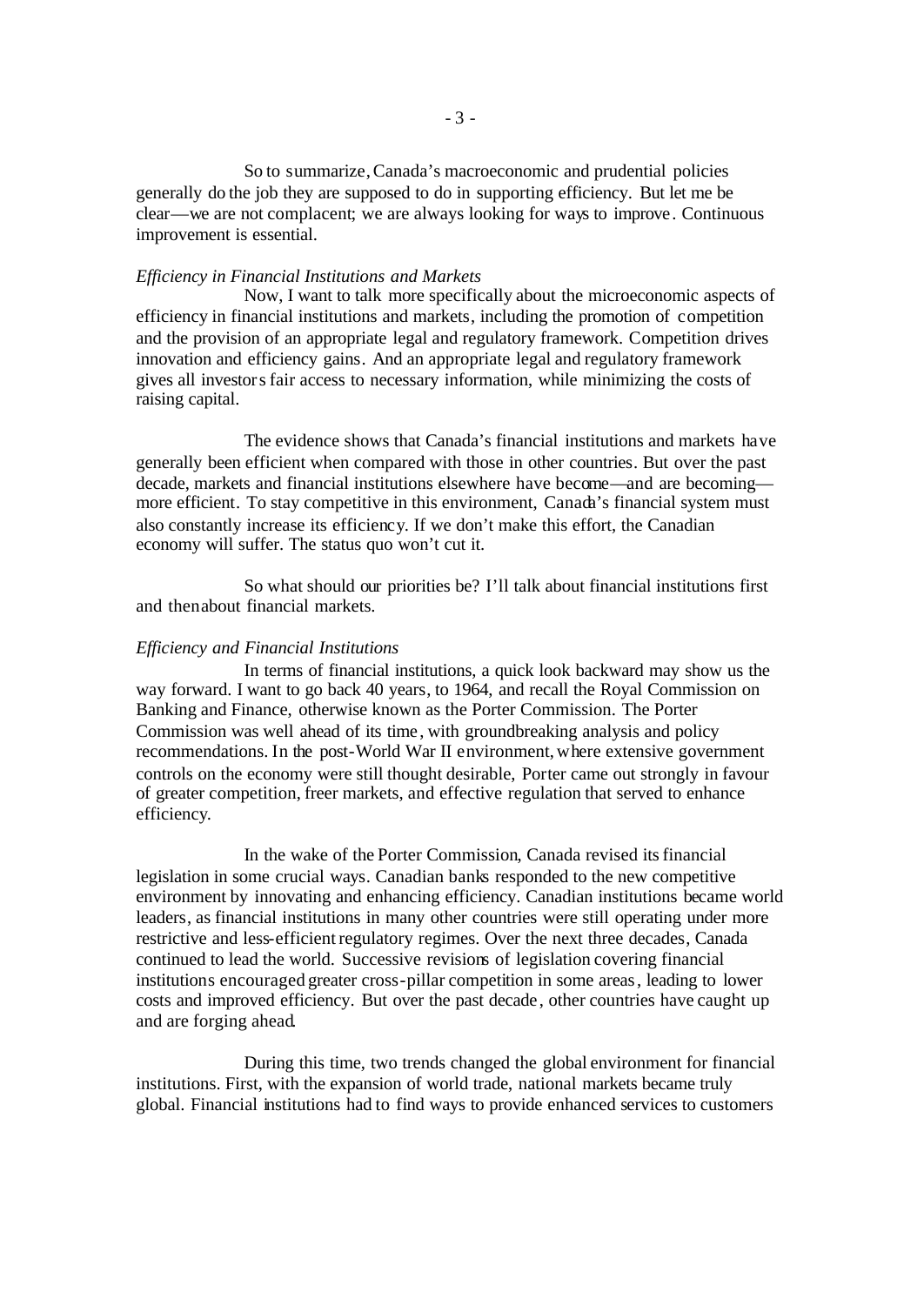worldwide. Second, other countries—particularly the United States and the United Kingdom—began to align their regulatory frameworks with the competitive philosophy of the Porter Commission. The regulatory barriers that had held back competition, both geographically and among different types of institutions, began to fall rapidly.

Out of this more open and competitive environment came consolidation not just among institutions but across pillars and jurisdictions. As a result, foreign institutions were better placed to exploit new technologies in order to enhance efficiency, and to offer new instruments and combinations of services to their clients. These two trends have led to great benefits for consumers worldwide, and they are continuing.

In these circumstances, Canada faces a difficult policy challenge . How can we enhance our policy framework to provide greater incentives for innovation by encouraging competition while, at the same time, giving our institutions the scope to improve efficiency? This isthe challenge for Canadians in considering mergers, both within and across pillars, and the removal of barriers to foreign competition.

The questions about the best ways to enhance competition—to balance incentives for efficiency with other legitimate public policy concerns —are complex. And I don't have simple answers. But efficiency must be at the heart of the debate. Because, in the end, an efficient financial system is key for the future—not just of the institutions, but of the Canadian economy as a whole.

#### *Financial Market Efficiency*

Let me now turn to financial markets. When it comes to the competitiveness of global financial markets, size, depth, and liquidity do matter. So Canadian financial markets—whether equity, fixed-income, derivatives, or foreignexchange—have an inherent disadvantage compared with those in New York or London. To compensate, Canadian financial markets have to be relatively even more efficient.

So what can Canada do to improve the efficiency of its markets? One area that has received a lot of attention, not just in Canada but in many other countries, is securities regulation. The key issue is to reduce what economists call "information asymmetries" by as much as is practical. What that means is that our regulatory framework should aim—in general—at having market prices reflect all relevant information, and that all parties to a transaction should have fair access to that information. We can enhance efficiency by reducing information asymmetries up to the point where the cost of additional compliance would outweigh the benefits.

Following events such as Enron, Parmalat, and Livent, it became clear that investors were not always receiving sufficient and accurate information. Corporate scandals prompted many an investor to say: "There oughta be a law!"—a law to make publicly traded companies disclose all information. But in the rush to write laws and regulations, too much attention has been paid to detailed rules that govern how companies disclose information, rather than focusing on what they disclose. We have seen a large increase in the costs of providing information—particularly in the United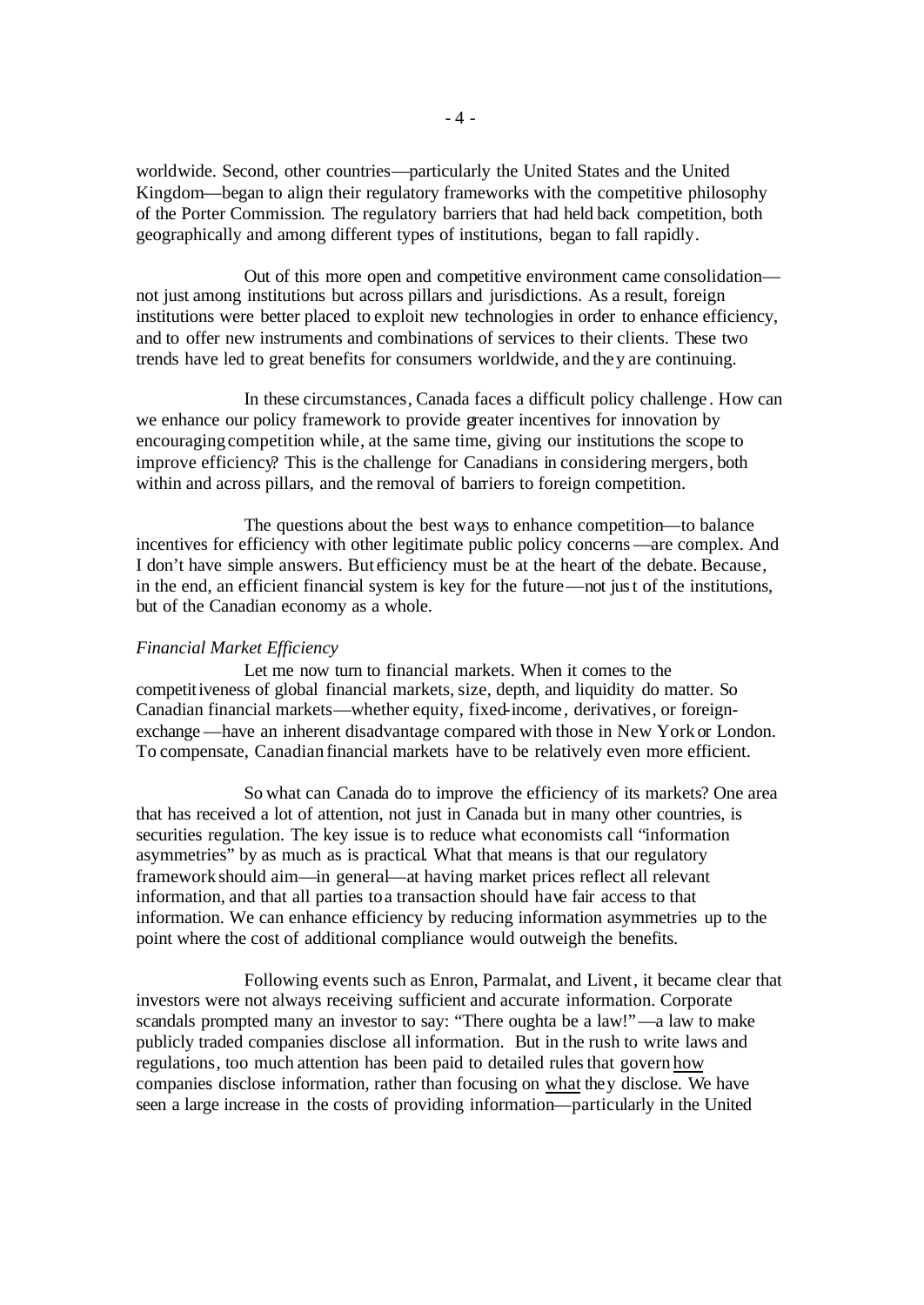States—without commensurate progress towards improving the relevance of the information being disclosed.

The concept of relevant disclosure is particularly important for a country like Canada , where public companies range in size from the very small to the large and multinational. The precise nature of what constitutes relevant information differs depending on the size and complexity of the firm. Corporate disclosure regulations should recognize this. For large, complex firms, more complex rules are required in order for investors to receive appropriate information. But for smaller firms, less-complex disclosure regulations—and lower costs of compliance—may result in the best costbenefit balance. The Canadian Securities Administrators recognized this point in putting forward new proposals for guidelines for corporate governance that are based on a firm's size.

There is another consideration, and that is the need for some companies to have access to global capital markets. Firms that want to list on international exchanges will have to follow the disclosure rules that apply in those markets. And large Canadian firms that want to raise capital abroad need regulations here that are recognized as meeting international standards. But smaller, less-complex firms —which make up the vast majority of publicly listed companies in Canada—may not want to raise capital abroad. So it may not make sense for Canadian regulators to force these smaller firms to comply with the kinds of detailed rules that would be appropriate for large firms.

Let me be clear. The *principles* at the heart of Canada's regulatory framework must be as good as, or better than, those of any other country. But keep in mind that companies considered to be mid-sized in terms of capitalization in Canada would be regarded as micro-capitalized by international standards. Historically, Canada's public markets have done very well in funding these smaller companies efficiently. This should continue in the future. So it is clear to me that our regulatory framework should take into account differing levels of size and complexity when establishing rules for disclosure.

The rule requiring CEOs to sign-off on their financial statements is a case in point. The principle behind the rule is to try to make sure that investors have sufficient and accurate information. Holding the CEO accountable is a good way to go about this. The principle can work equally well for large and small firms. But we need to be careful. For very large and complex organizations, setting out some detailed rules in terms of procedures may be helpful. However, we do not need a whole raft of complex rules that tell the CEOs of smaller firms what procedures they must follow before they can put their signatures on their financial statements. We need to be careful not to write rules that govern only the inputs that come before the CEO sign-off. Rather, we need to focus on getting the output right, so that the document that the CEO signs actually gives investors sufficient and accurate information.

Efficiency dictates that Canada should have uniform securities laws and regulations, based on principles that apply to everyone. Some have taken this idea further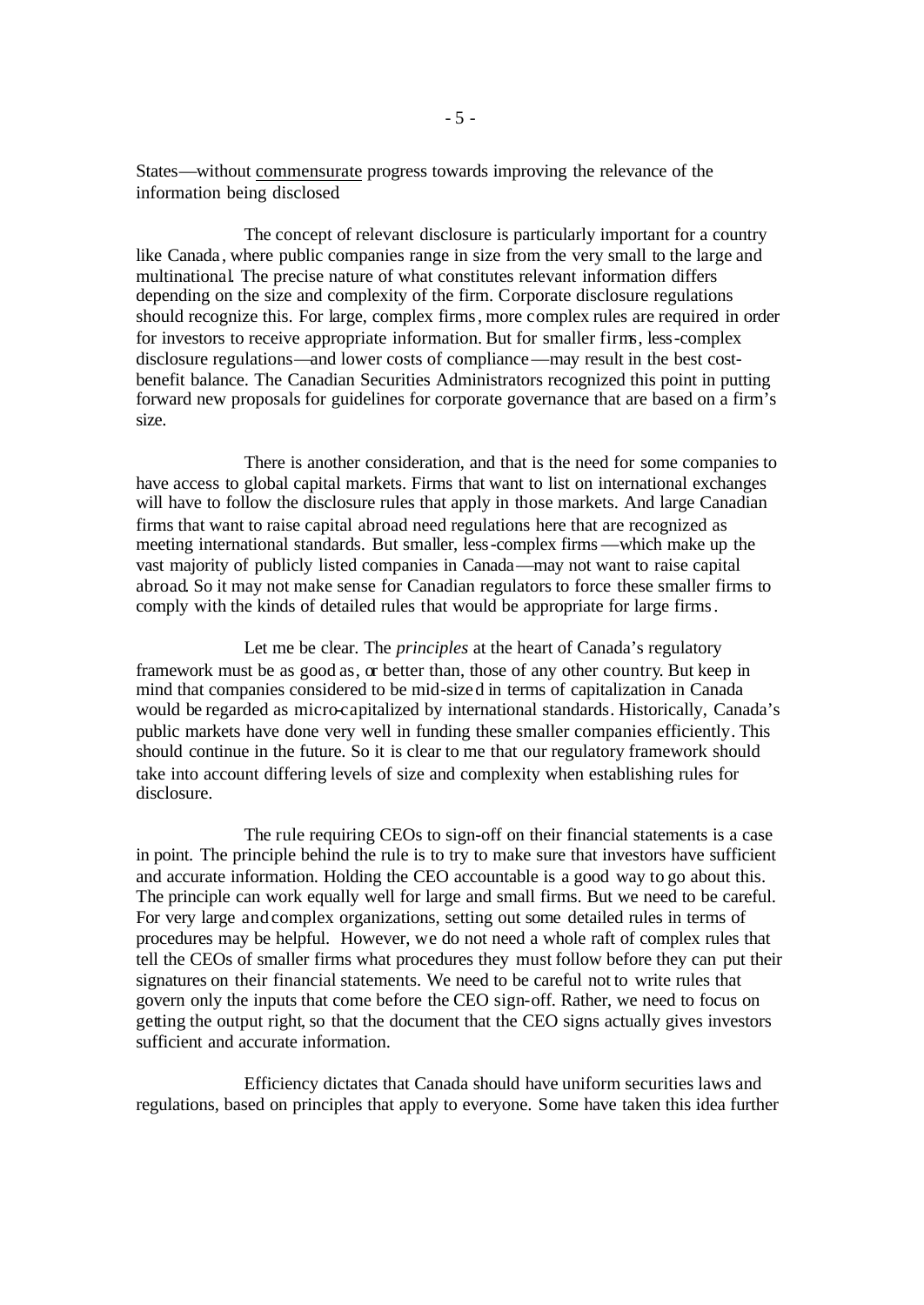and advocated for a single, pan-Canadian securities regulator. I'm not here today to weigh in on that debate. But I do want to stress that, whatever the structure of the regulator, we must strive for efficiency in regulation—the best regulation, at the lowest cost.

Now let me talk briefly about another important information issue, and that is the issue of price transparency in markets. Here, I am referring to timely, public disclosure of transaction details, such as price and volume. It is not difficult to see how this information leads to better resource allocation.

The appropriate level of transparency may vary from market to market. Generally, the more liquid the market, the higher the level of transparency it can support. However, the world is moving to greater transparency in all markets through the spread of technology. The Bank of Canada is conducting research and working with market participants and regulators on ways to increase transparency in Canadian markets, with due regard for liquidity, equitable access, and fair play. Together with price transparency, these are the ingredients that help to create efficient, well-functioning markets.

It is important that we get transparency and regulation right. But we also need to devote the appropriate time and effort to making the most of whatever rules we write, including existing ones. This means focusing on a range of smaller initiatives that can enhance efficiency. For example, provincial and territorial legislatures need to make the Uniform Securities Transfer Act a priority. Such an act would provide a sounder legal basis for the holding and transfer of rights in securities that are held in book-entry form, and would replace the current patchwork of legal rules in this area. Another initiative is the Canadian Capital Markets Association's focus on trade-matching to support progress towards straight-through processing.

There's one more area where it is absolutely critical for Canada to continue to improve, and that is enforcement. There is a widely held perception that Canadian authorities aren't tough enough in punishing fraud and enforcing insidertrading and other rules. That's why it is encouraging to see that steps to toughen enforcement are being taken, by provincial securities commissions, by the Investment Dealers Association, by law-enforcement agencies, and by the federal government. These kinds of steps to improve enforcement must continue.

### **Conclusion**

Let me conclude. To improve the economic and financial welfare of Canadians, we need an efficient financial system. The Bank of Canada has been contributing to this goal by enhancing Canadians' confidence about the value of their money and by reducing risks to the safety and stability of the financial system. Our *Financial System Review* is part of this effort.

But the effort must extend far beyond the central bank. I've raised some issues today that I think are critical to enhancing the efficiency of our financial system.